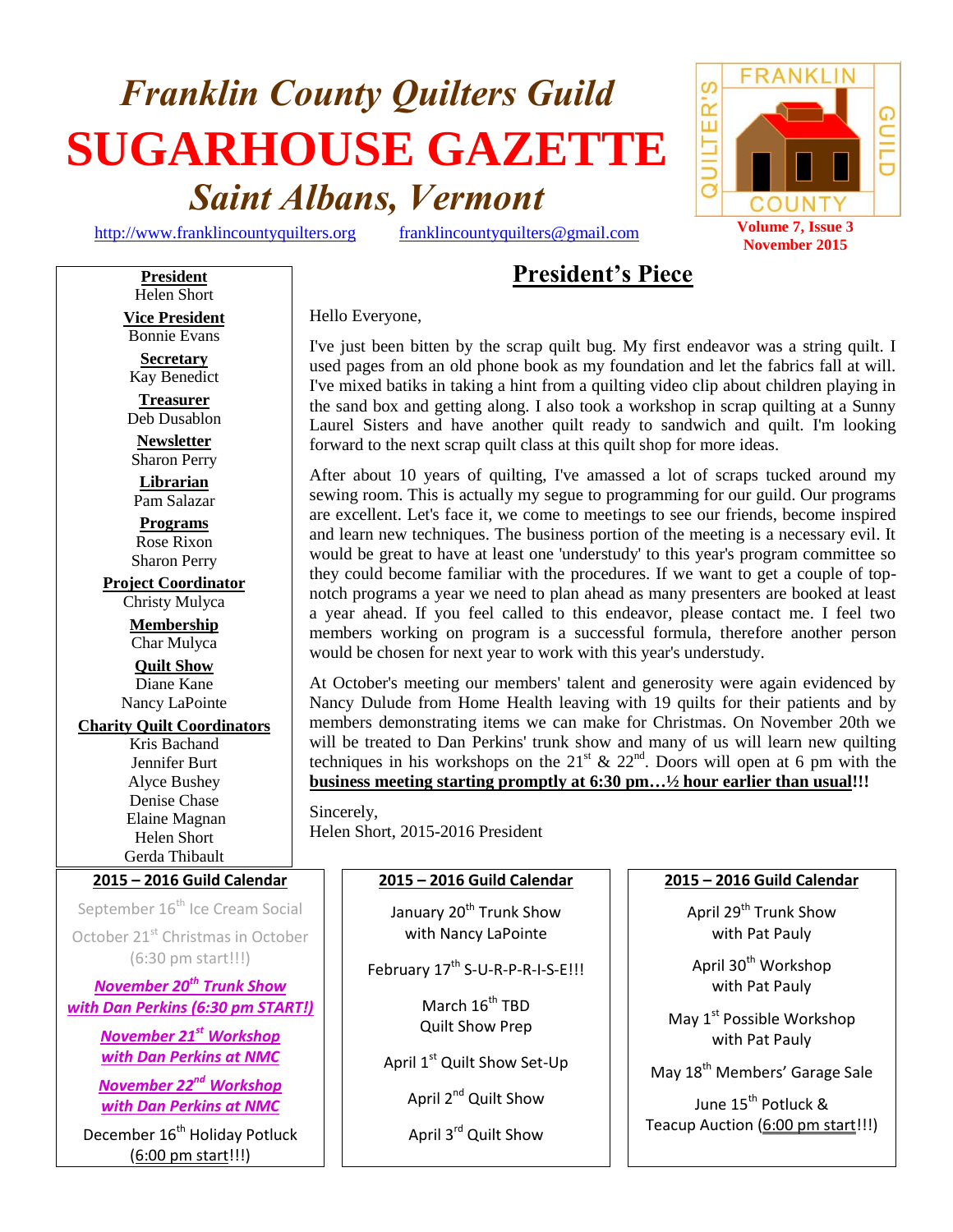# **FRANKLIN COUNTY QUILTERS GUILD**

Minutes of September 16, 2015

Present: Total attended 68. Three new members: Kris Kilburn, Sherry Sica, and Diane Comeau.

Business meeting called to order at 6:45 p.m. by Helen Short, President

**Secretary's Report for September meeting**: Motion to accept by Nancy Orcutt, seconded by Denise Chase. Approved.

**Treasurer's Report** for October: Motion to accept by Donna Blouin, seconded by Peggy Paradee. Approved.

**Home Health representative Nancy Dulude** spoke about Home Health's expanded services. Clients include both men and women, and all ages including babies. Nancy's talk was followed by charity quilt Show & Tell, and a large stack of quilts was given to her.

# **Committee Reports**

**Programs** - Sharon Perry and Rose Rixon

- Sharon showed the tools that are needed for the Dan Perkins workshops in November. Neither workshop has filled, so remaining spaces will be opened up to other area guilds after the meeting.
- The monthly "birthday gift" for all meeting attendees was a page of paper piecing patterns for ornaments.
- A Junior Program Chair is still needed.
- Helen Short raised the idea of having future programs before the business meetings. Let her know if you have strong feelings one way or the other.

**Quilt Show** - Diane Kane and Nancy LaPointe

- Sally Krupp reported that the Silent Auction is accepting small, handmade, quilt-related items.
- Eighteen quilts have been registered. Entry forms are on the website and on our facebook page. A few hard copies are also available.
- Early Entry Challenge for those who have already registered a quilt: Margaret Miller won the drawing. There will be another drawing in January.
- Challenge Quilts Forty-four silver fat eighths have been claimed by members at \$1.00 each. More will be purchased for members who have requested it. Details of the challenge can be found on the entry form.

## **Projects** - Christy Mulyca

• A 6-part mystery quilt designed by Judy Hopkins will be posted on our facebook page. "Summer Breeze" will finish at approx.  $40^{\circ}$  x  $48^{\circ}$  and will be a 2-color quilt requiring 1 1/2 yards of light fabric and 1 1/8 yard of dark fabric. Interested participants will register online. Christy will post clues periodically, to finish in January.

## **Charity Quilts** -

- Home Health Elaine Magnan showed a new pattern "Hopscotch" which has no borders. Kits are available.
- Laurie's House Denise Chase. Kits are available.
- Breast Cancer Gerda Thibault. Helen Short reported for Gerda that the County Courier will be doing an article. We have some quilts made up, but we need more. Helen suggested that supplies for all three layers of these quilts be provided by the guild, as they are for other charity quilts. A motion was made by Sharon Perry that the guild provide the fabrics to make the top and backing and provide the batting; seconded by Pam Salazar. Approved.
- Fires & other disasters Kris Bachand and Helen Short. We presently need a couple of twin-size quilts to have on hand. Let them know if you would like to make one and need fabric, batting, etc.

# **Raffle and Charity Quilt 2016 - 2017**

- 2016 Raffle Quilt Denise Chase and Connie Lane. Diane Forey is exploring alternatives to Staples for printing raffle tickets.
- 2016 Charity Quilt Summer Ladd and Roberta Gilmour. They expect it to be finished this weekend.
- 2017 Raffle Quilt Rita Dean, Helen Short, and Elaine Magnan. Still in progress.
- 2017 Charity Quilt Nanc Ekiert, Gerda Thibault, and Linda Nadeau. Not yet started.
- **Membership**  Char Mulyca
- As of this meeting, there are 73 current members.
- **Library**  Pam Salazar
- We have more than 160 books. Pam brought a number of them and distributed them among the tables. She has a checkout notebook for members who want to sign out books.

**Newsletter and Website** - Sharon Perry. No report. **Sunshine** - Carolyn Kittell

- Let Carolyn know if someone needs a card. Her email address is [ckittell@franklinvt.net.](mailto:ckittell@franklinvt.net) Or phone her.
- **UFO Challenge**  Kris Bachand No report.

## **Old Business** - None

## **Monthly Drawings**

- Door Prize: Penny LaRochelle
- Charity Quilts: Christy Mulyca
- Birthday Celebration: Cindy Metayer

## **Show and Tell**

**Next meeting** - Friday, November 21, 2015 at 6:30 p.m. Program: Trunk show by Dan Perkins, Certified Instructor for Studio 180 Design.

Meeting adjourned at 9:00 p.m. Minutes submitted by Kay Benedict, Secretary

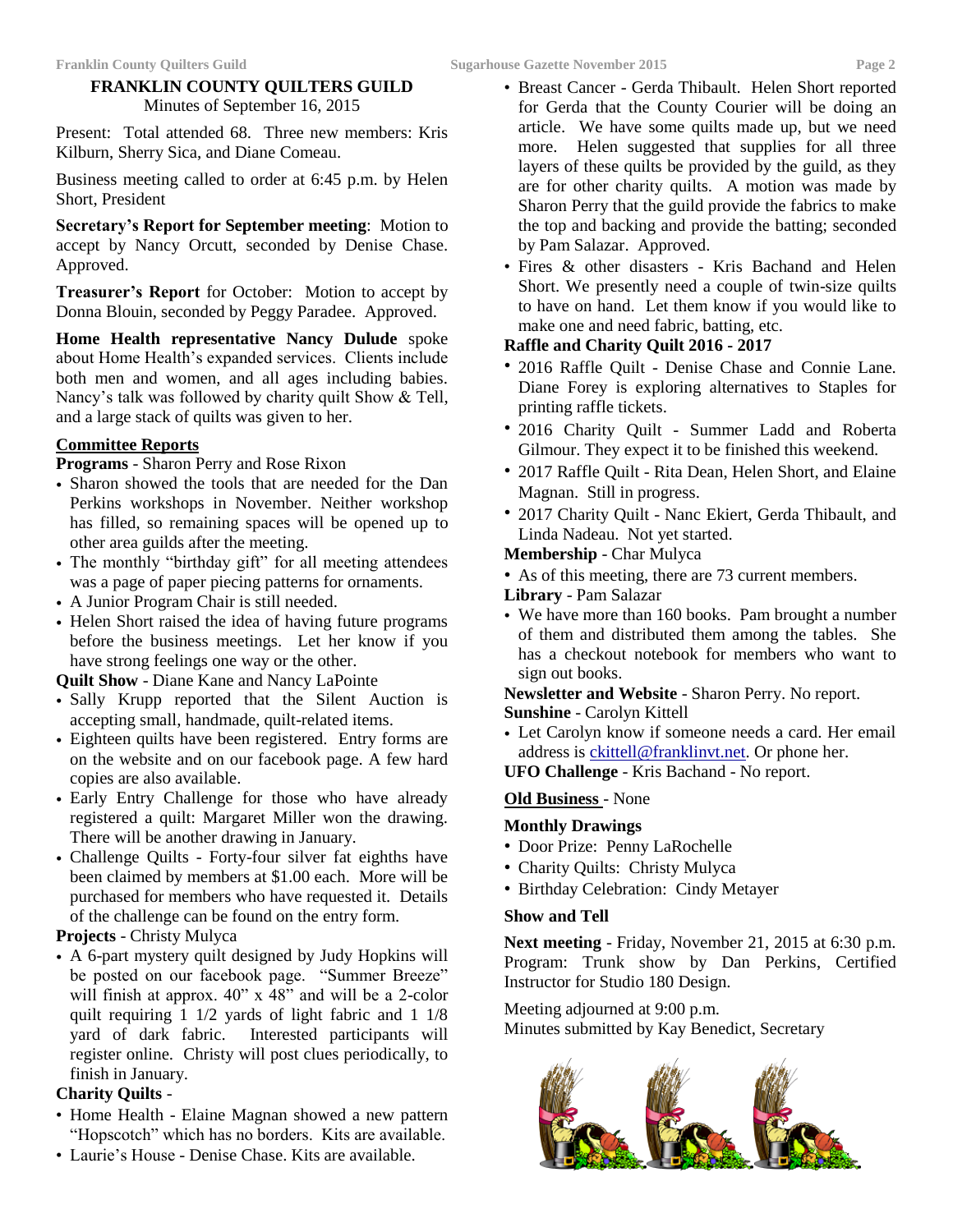# **ENTRY INTO 25TH BIRTHDAY CELEBRATION DRAWINGS**

As a reminder each guild member will have at least one entry into the February drawings. Members can increase their chances of winning in a few other ways. Here are the ways members' names will be entered into the drawings:

- 1 entry for each paid member
- 1 entry for each monthly meeting attended
- 3 entries for each charity quilt made**\***/donated\*\*
- 2 entries for guest you bring who becomes a member (To qualify for 2 entries, new member cannot have been a guild member in previous 10 years)
- 1 entry for every volunteer position at the quilt show you sign up for at the January guild meeting

**\***A question came up about "making" a charity quilt and whether or not only making a quilt top or only quilting an already-made quilt top qualifies for 3 entries. After much thought and some suggestions, a guild member can enter her/his name 3 times for every 2 quilt tops where she/he has only made the quilt top or 3 times for every 2 already-made quilts which she/he only quilts.

\*\*To qualify for a charity quilt donation and entries into the February drawing, the quilt must be made for and donated to the Franklin County Quilters Guild for the guild's charitable efforts and supported organizations/events.

# *EXTRA* **ENTRY(IES) IN 25TH BIRTHDAY CELEBRATION DRAWINGS**

Would you like to earn an extra entry into the February drawings for the awesome prizes donated so far with more to come? **Make your own fabric name tag for the guild and wear it to the December meeting**…your name will be entered one time. And if you **include the FCQG logo on your name tag**, your name will be entered into the drawing one more time. Just make sure you show Sharon Perry so she can make a note (or take a picture) for the additional entry or entries.

# QUILT TIPS

- Use pipe cleaners to clean the nooks and crannies in your sewing machine. They grab the lint and dust…just throw them away when you're done.

- When cutting quilt pieces, save a small strip of selvage with the printed names of the fabric collection and fabric company. If you happen to run short, you have the information needed to find more fabric.
- Save scraps of stabilizer and use them between 2 lengths of ribbon to test decorative stitches. The stitched ribbon can then be used as a bookmark.
- Use a garden kneeling pad when arranging blocks or layering backing, batting, and quilt top on a floor. It's more comfortable for your knees than the hard floor.
- Before starting a new quilt, transfer the cutting instructions to a dry erase board. As you cut, erase that size and move on. It's easier than looking at the instructions in the magazine.

| November | 1  | Nanc           | Ekiert          |  |  |
|----------|----|----------------|-----------------|--|--|
| November | 2  | Sharon         | Perry           |  |  |
| November | 5  | Mary Ellen     | <b>Therrien</b> |  |  |
| November | 6  | Ruth           | Hoag            |  |  |
| November | 10 | <b>Bonnie</b>  | Evans           |  |  |
| November | 23 | <b>Bridget</b> | Mahoney         |  |  |
| November | 24 | Ann            | Jacobs          |  |  |
| November | 24 | Maggie         | Stockwell       |  |  |
| November | 27 | Roseanne       | Terrill         |  |  |
| November | 27 | Priscilla      | <b>Tiralla</b>  |  |  |
| November | 30 | Diane          | McGill          |  |  |

*…and many more!!!*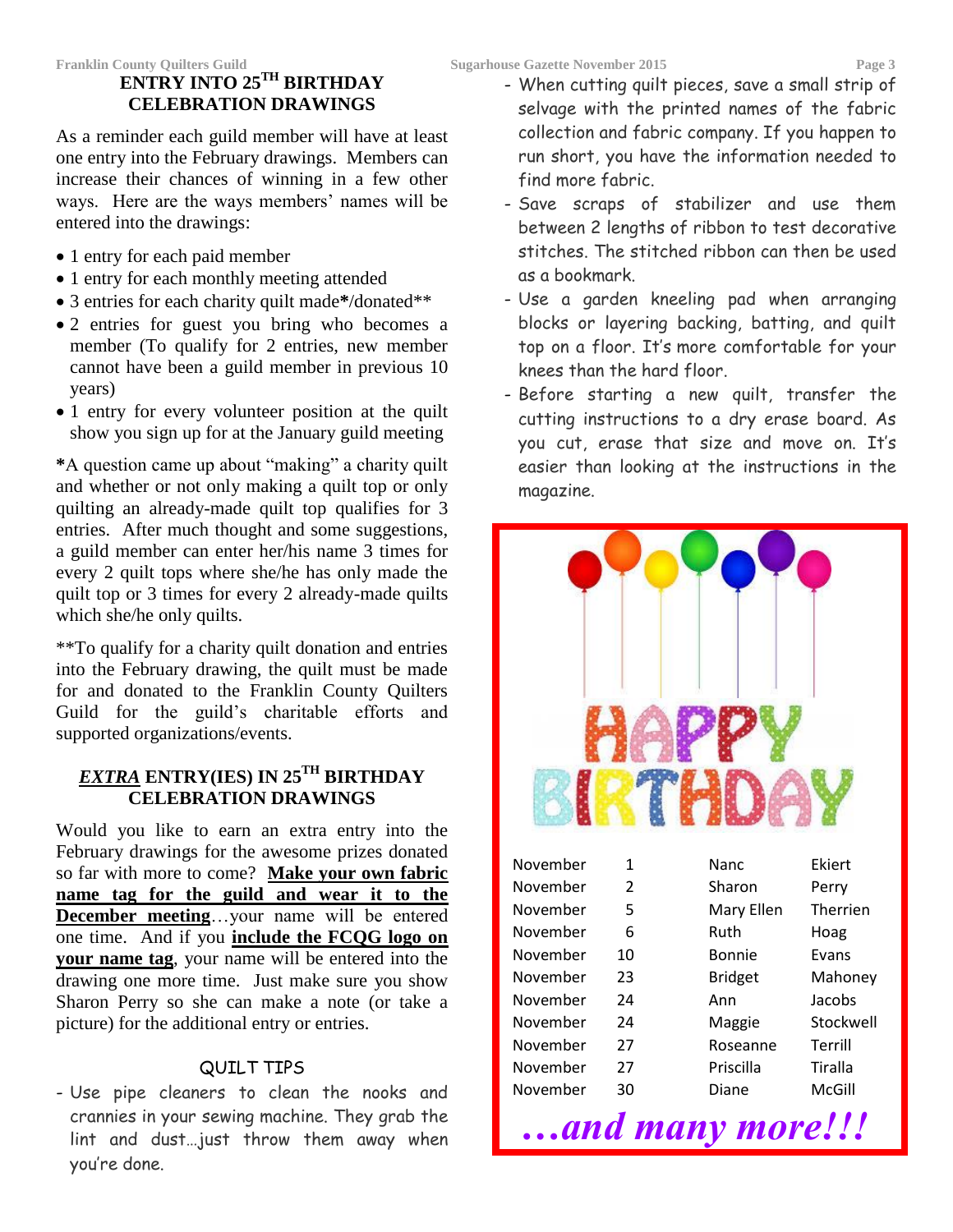**TREASURER'S REPORT FOR NOVEMBER 2015**

# **FRANKLIN COUNTY QUILTERS GUILD Treasurer's Report -- November 18, 2015**

| <b>Opening Balance</b>                |                    | \$3,888.23 |
|---------------------------------------|--------------------|------------|
| <b>Funds collected</b>                |                    |            |
| Membership dues                       | \$525.00           |            |
| Workshops                             | \$550.00           |            |
| Bridge pattern sales                  | \$114.00           |            |
| Fabric - Fat 1/8s                     | \$43.00            |            |
| <b>Total Funds Collected</b>          | \$1,232.00         |            |
|                                       | Sub-Total          | \$5,120.23 |
| Funds paid out                        |                    |            |
| Gerald Perry, Room set-up for Nov     | \$35.00            |            |
| Nancy Orcutt, Fabric                  | \$12.00            |            |
| Rose Rixon, Postage for donations     | \$49.00            |            |
| Elaine Magnan, Charity quilt batting  | \$78.69            |            |
| Rita Dean, Fabric                     | \$114.42           |            |
| Helen Short, Agenda/handouts: Sep/Oct | \$14.84            |            |
| <b>Total Funds Paid Out</b>           | \$303.95           |            |
|                                       | <b>Grand Total</b> | \$4,816.28 |
| 2015 YTD Collections: \$5,565.55      |                    |            |

Respectfully submitted,

Deborah L. Dusablon, Treasurer



**OAK AXTAPT** Happy Thanksgiving ベラスカに カナカ

*Deadline for articles for next newsletter:*

**Wednesday, November 25 th, 2015**

Please email articles to Sharon Perry, *ytquilter@gmail.com*, or mail to PO Box 517, Montgomery Center VT 05471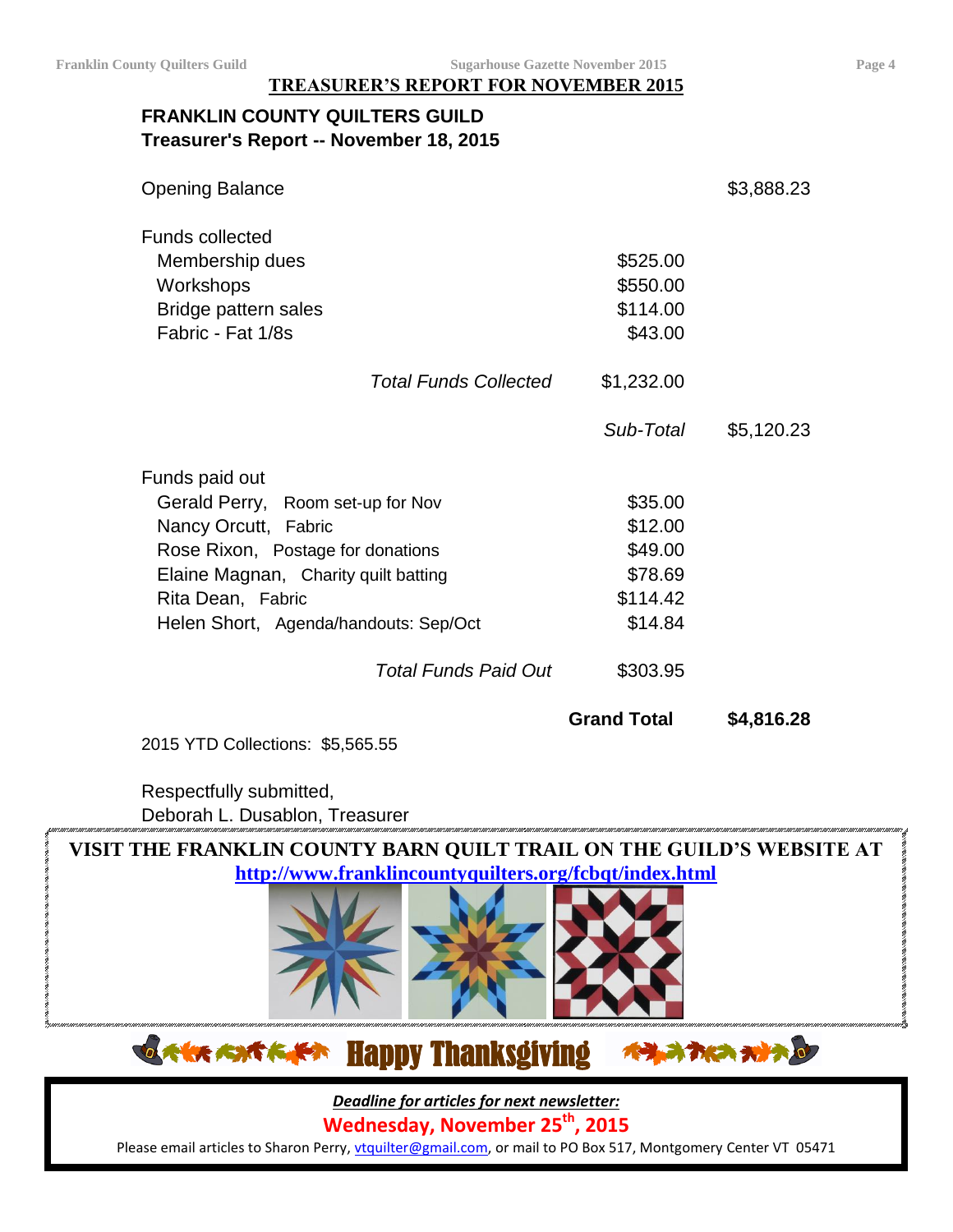# **Rules and form for the 2015 - 2016 UFO (Unfinished Object) Challenge can be found at<http://www.franklincountyquilters.org/fcqgufochallenge.pdf>**

# **INSTRUCTIONS FROM ALICE ROULEAU'S DEMO Paper-piecing Christmas Ornaments**

Using a large needle (80/12 is okay, 90/14 is better) in your sewing machine and short stitches (1.5/5) help to make the small pieces tight, and also make it easier to remove the paper when stitching is done.

It is good to have:

- Stiff card to help with creasing, such as a postcard or index card.
- Ruler with ¼ inch markings along the edge for trimming fabric.
- Seam ripper for removing extra stitches.
- 1. Cut pieces big enough to cover seam allowances on all sides—at least one inch larger than the actual pattern piece. Make sure fabric and stitching go all the way to the outside seam allowance.
- 2. Plan to add pieces in the numbered order. Pin the first piece right side out on the back of the paper pattern. Hold it up to the light to be sure there is enough overlap around the corners. Pin it. Turn to front of paper pattern. Use stiff card to crease the pattern line between pieces 1 and 2. Trim fabric to 1/4 inch beyond paper crease. Position second piece right sides together with the first piece.
- 3. Stitch on the paper side, starting about three stitches before the pattern line and three stitches after. These can easily be removed with the seam ripper as you crease the next line.
- 4. Press the seam just stitched. Crease for the next piece. Trim; position new piece, right sides together; stitch.
- 5. Repeat: press, crease, trim, position, stitch—until all pieces have been added.

There are many online tutorials. The two below looked good:

<http://www.caroldoak.com/weblog/?p=28> [www.youtube.com/watch?v=Xv2gKMx9CCM](http://www.youtube.com/watch?v=Xv2gKMx9CCM)

# FINISHING INSTRUCTIONS FOR CHRISTMAS ORNAMENTS:

Remove paper from ornament. Cut a coordinating piece of backing fabric the same size as the ornament. Cut a piece of thin batting (or flannel) the same size as the ornament. Cut a 6-inch piece of ribbon, string or twine.

Layer paper-pieced ornament with backing fabric, right sides together. Fold ribbon in half, slide looped end of ribbon in between paper pieced fabric and backing fabric; pin in place. Add batting (or flannel) on the bottom. First one to find this line and the next gets an additional slip for the special event. Let's see who really looks over this publication in detail. Using a ¼-inch seam allowance, stitch around outside of ornament, leaving  $1\frac{1}{2}$ " opening on one side of the ornament; remove pin as you come to it. Clip corners. Turn ornament inside out and iron. Sew opening with a whipstitch using matching thread **OR** topstitch around ornament ⅛-inch inside edge.

Links for more paper-pieced ornaments:

<https://quiltersconnection.ca/wp-content/uploads/2013/04/Stocking-Ornament.pdf> <https://www.caroldoak.com/userfiles/file/FreePatternSnowman.pdf> <http://www.caroldoak.com/pdfs/3HolidayOrnamentBlocks.pdf> [http://www.quiltersworld.com/newsletters/images/2013/20801313-17/PaperPiecedGifts\\_new.pdf](http://www.quiltersworld.com/newsletters/images/2013/20801313-17/PaperPiecedGifts_new.pdf) <http://www.quilterscache.com/images21/ornament4.gif>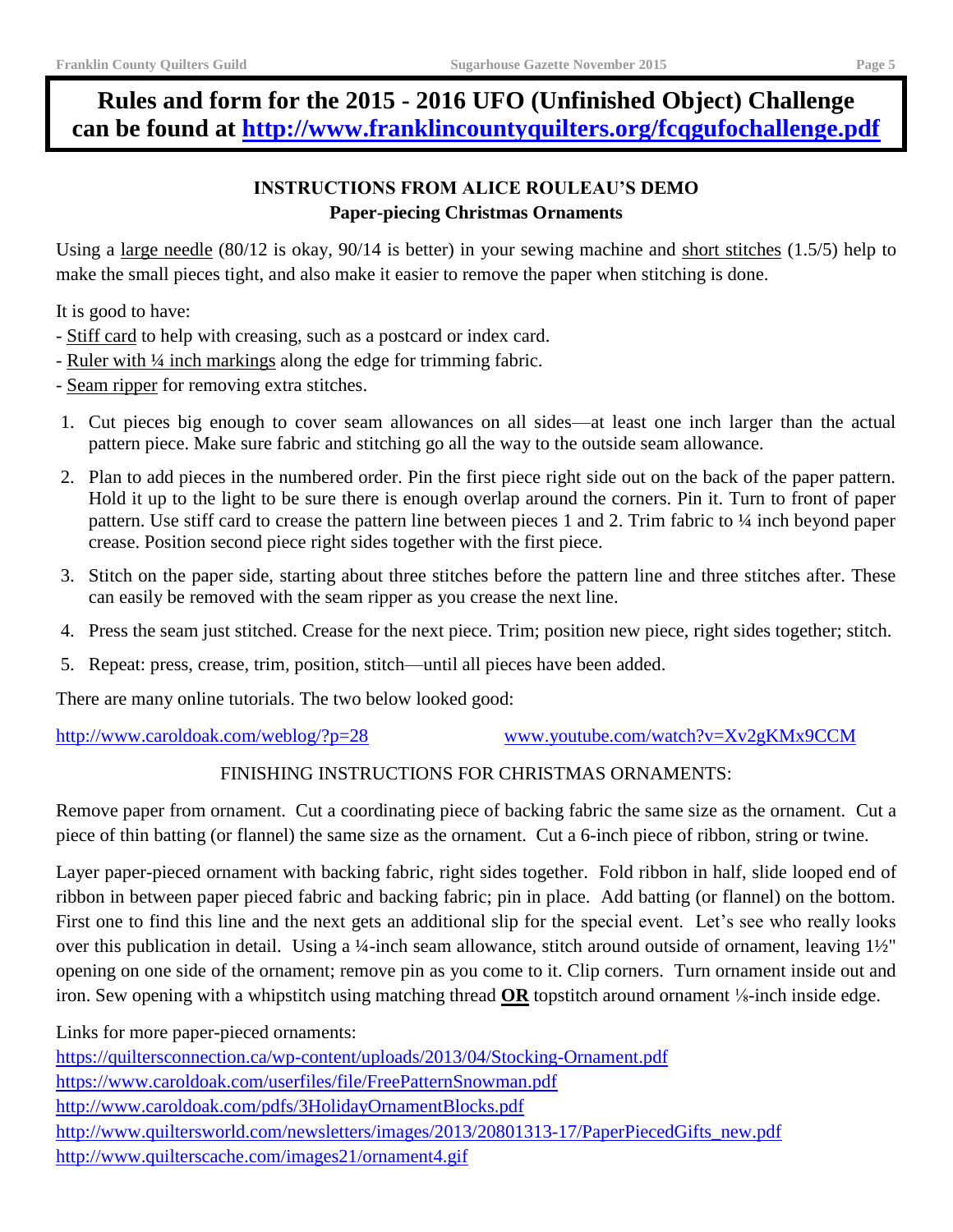# **2015-2016 MEMBERSHIP DUES ARE NOW DUE**

If you haven't renewed your membership yet, you'll find a membership form on the guild website at [http://www.franklincountyquilters.org/fcqgmembers](http://www.franklincountyquilters.org/fcqgmembershipform.pdf) [hipform.pdf.](http://www.franklincountyquilters.org/fcqgmembershipform.pdf)

Fill out the form and either bring it to the October meeting or mail the completed membership form below, along with a check for \$15 payable to FCQG, to Char Mulyca, 1382 Pleasant View Road, Richford, VT 05476. If you have any questions for Char you can email her at [ctcquilts@yahoo.com](mailto:ctcquilts@yahoo.com) or call her at 848-9072.

# **DAN PERKINS' TRUNK SHOW AT NOVEMBER MEETING**

The November meeting will feature a trunk show by Dan Perkins, co-owner of Threads Galore Quilt Shop in Rangeley, Maine, which he and his wife opened in 1996. Dan is an award-winning quilter as is his wife, Carol. Dan likes to create and piece the quilt tops and Carol finishes off his creations with amazing quilting on her longarm quilting machine.

Dan describes his start in quilting on the Threads Galore website. "I started quilting in 1995, about the time my wife, Carol, and I opened Threads Galore Quilt Shop in Rangeley, Maine. Almost from the very beginning, I felt the need to design my own 'patterns' and to not follow those designed by others. I have no idea how many quilts I have made over the years. I would have to say, though, that the majority have been of my own design.

I have exhibited in many quilt shows and have been awarded multiple ribbons. These shows range from the annual Maine Quilts to the Machine Quilter's Expo (MQX) with several ribbons from MQX. My proudest moment was receiving the Viewer's Choice Award at Maine Quilts a few years ago for a reversible quilt of my own design called 'Shattered Nine Patch Squared'. This quilt would have been nearly impossible to accomplish without Studio 180's Tucker Trimmer Tool."

Dan's quilts have also been displayed and won awards at the Vermont Quilt Festival. In addition to making stunning quilts together and running the quilt shop, Dan and Carol also own the Quilt Inn right next door. After a year-long restoration, Dan and Carol opened the Quilt Inn Rangeley Retreat

Center in 2003. As Dan and Carol describe on their website, it is "a gathering place for quilters from all around the country to share their love of quilting, away from the bustle of daily life. The Quilt Inn guests – whether here for a day or a week – greatly inspire us with their creations." There are several guild members who make an annual trek to Rangeley for a week-long retreat each year, and one guild member has been going to retreats at the Quilt Inn for 8 years. All those members highly recommend a retreat at the Quilt Inn!!!

In addition to his quilting "addiction," Dan is also an avid gardener. This newsletter editor always marvels at all the gardens he has created on the property in Rangeley. His greenhouse is amazing in size and in what it holds. He even keeps it heated during the winter. Read about his gardening adventures at [www.threadsgalore.com/dan.htm.](http://www.threadsgalore.com/dan.htm)

So, come to the November meeting and see firsthand all the beautiful quilts Dan and Carol have created as a team together. They are jaw-dropping and awe-inspiring works of art.

Dan and Carol also plan to bring some inventory from the Threads Galore Quilt Shop for our shopping pleasure. Make sure you have plenty of money to shop through all of the beautiful items they will be selling at the guild meeting on Friday and at the workshops on Saturday and Sunday.

Finally, there are a few spaces available in the Sunday workshop, Summer Solstice. There's still time to join in the fun even if you wait until the meeting to sign up. You can use Saturday to do the prep work for the workshop.